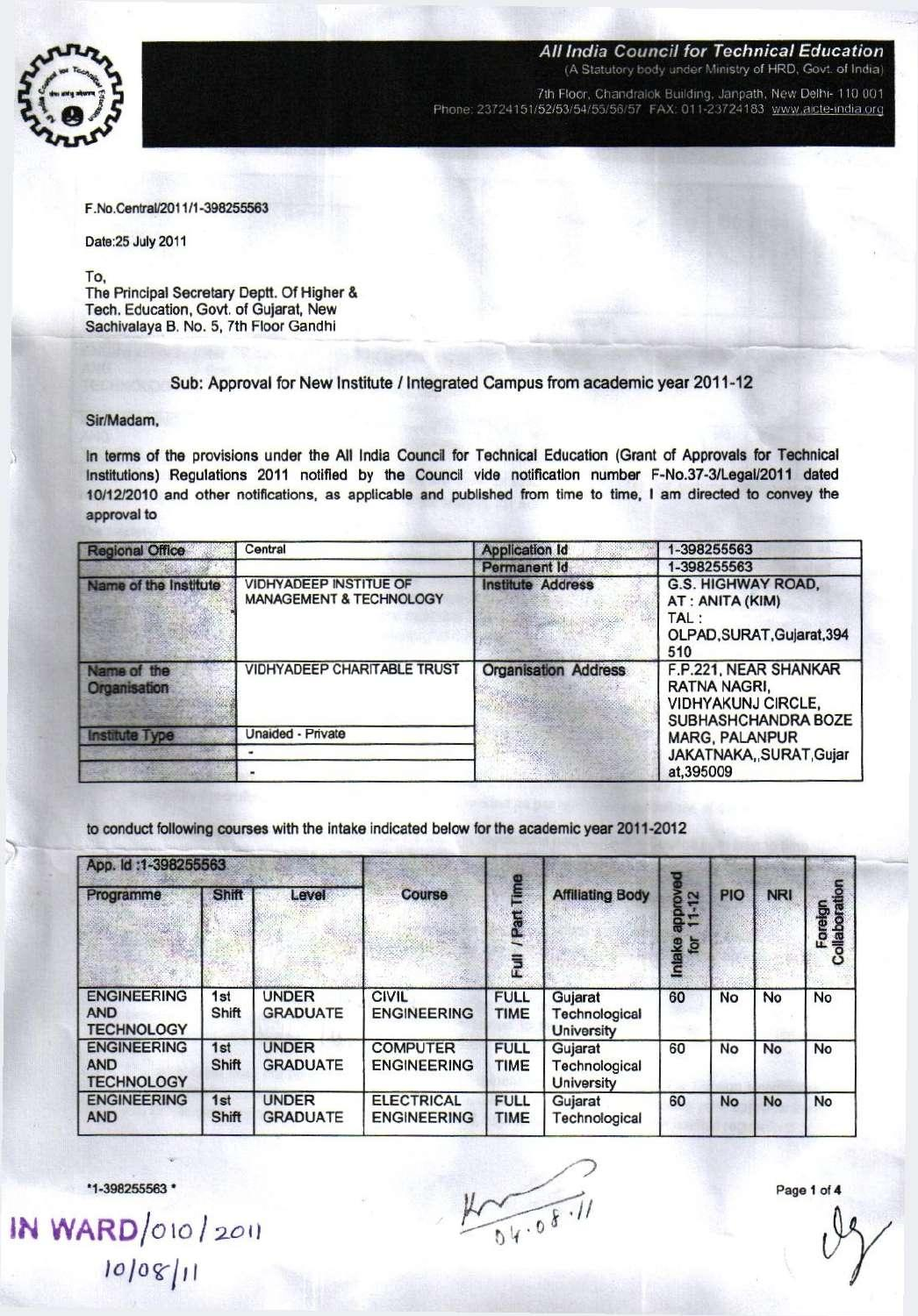

*All India Council for Technical Education* 

**(A Statutory oody under Ministry of HRD. Govt, of India)** 

**7th Floor, Chandralok Building. Janpath New Delhi- 110 001**  Phone: 23724151/52/53/54/55/56/57 FAX: 011-23724183 www.aicte-india.org

| App. Id:1-398255563                                   |              |                                 |                                                                 |                            |                                               | 몲                         |           |            |                          |
|-------------------------------------------------------|--------------|---------------------------------|-----------------------------------------------------------------|----------------------------|-----------------------------------------------|---------------------------|-----------|------------|--------------------------|
| Programme                                             | Shift        | Level                           | <b>Course</b>                                                   | / Part Time                | <b>Affiliating Body</b>                       | epprove<br>11-12<br>$-12$ | PIO       | <b>NRI</b> |                          |
|                                                       |              |                                 |                                                                 | Eull                       |                                               | Intake<br>for             |           |            | Foreign<br>Collaboration |
| <b>TECHNOLOGY</b>                                     |              |                                 |                                                                 |                            | <b>University</b>                             |                           |           |            |                          |
| <b>ENGINEERING</b><br><b>AND</b><br><b>TECHNOLOGY</b> | 1st<br>Shift | <b>UNDER</b><br><b>GRADUATE</b> | <b>ELECTRONICS</b><br>&<br><b>COMMUNICATI</b><br><b>ON ENGG</b> | <b>FULL</b><br><b>TIME</b> | Gujarat<br>Technological<br><b>University</b> | 60                        | <b>No</b> | No         | <b>No</b>                |
| <b>ENGINEERING</b><br><b>AND</b><br><b>TECHNOLOGY</b> | 1st<br>Shift | <b>UNDER</b><br><b>GRADUATE</b> | <b>MECHANICAL</b><br><b>ENGINEERING</b>                         | <b>FULL</b><br><b>TIME</b> | Gujarat<br>Technological<br><b>University</b> | 60                        | <b>No</b> | <b>No</b>  | <b>No</b>                |

Note:- **The approval is valid for two years from the date of issue of this letter for getting affiliation with**  respective University and fulfilling State Govt. requirements for admission.

The **Society**/Trust/Institution shall obtain necessary affiliation / permission from the concerned affiliating University **as**  per the prescribed schedule of the University/ Admission authority etc. The Applicant Society/Trust/Institution shall **• m l information** about commencement of the above courses **to** AICTE. In case the Institution Is not in a position to commence the above mentioned courses for whatever reason during the two years period from the date of issue of M s **letter, the** approval becomes Invalid and the applicant **Society**/Trust/Institution shall make fresh application to AICTE **for grant of** approval as per the norms prevailing at that time.

All institutions shall fulfill the following general conditions:

- 1. **The management** shall provide adequate funds for development of land and for providing related Mastuctural, instructional and other facilities as per norms **and** standards laid down by the Council from **fime to time and for meeting recurring expenditure.**
- 2. The **admission** shall be made only after adequate infrastructure **and all** other facilities, including the availability / recruitment of the required faculty are provided as per norms and guidelines of the AICTE.
- 3. The **admissions** shall be made in accordance with the regulations notified **by the** Council from time to time.
- 4. The **curriculum of the course,** the procedure for evaluation / **assessment** of **students shall be** in **accordance with the norms** prescribed by the AICTE and concerned affiliating university **whereever applicable.**
- 5. **The** management of the Institution shall not close the Institution or the Institution **shall not** discontinue any **course(s)** or start any new course(s) or alter intake capacity of seats without **the prior** approval of the Council.
- 6. **No** excess admission shall be made by the Institution over and above the approved intake under any circumstances. In case any excess admission is reported to the Council, appropriate action as per the notified regulations shall be initiated against the Institution.
- 7. The institutions shall not have any collaborative arrangements with any Indian and / or Foreign Universities for conduct of technical courses other than those approved by AICTE without obtaining prior approval from AICTE. In case any violation is reported to the Council, appropriate action as per the notified regulations

 $45.08.11$ 

Page 2 of 4

**•1-398255563 '**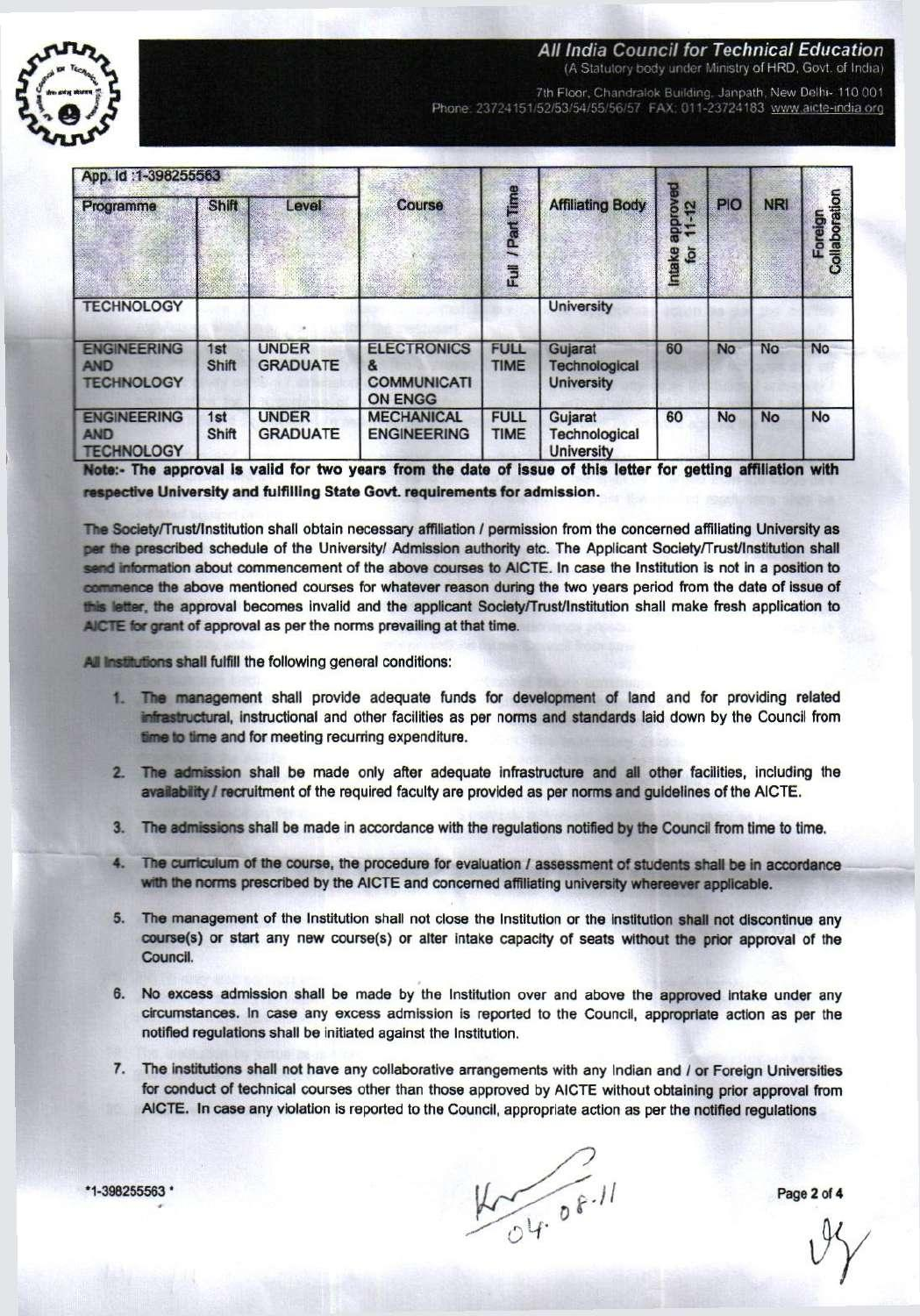

(A Statutory body under Ministry of HRD, Govt. of India) 7th Floor, Chandralok Building, Janpath, New Delhi- 110 001 Phone: 23724151/52/53/54/55/56/57 FAX: 011-23724183 www.aicte-india.org

**All India Council for Technical Education** 

shall be initiated against the Institution.

- **8.** The Institution shall not conduct any course(s) in the field of technical education in the same premises / campus and / or in the name of the Institution without prior permission / approval of AICTE. If found so, appropriate action as per the notified regulations shall be initiated against the Institution.
- 9. The institution shall not conduct any non-technical course (s) in the same premises / campus under any circumstances. In case any violation is reported to the Council, appropriate action as per the notified regulations shall be initiated against the Institution.
- 10. The institution shall operate only from the approved location, and that the institution shall not open any off campus study centers / extension centers directly or in collaboration with any other institution / university / organization for the purpose of imparling technical education without obtaining prior approval from the AICTE. If found so, appropriate action as per the notified regulations shall be initiated against the Institution.
- 11. The tuition and other fees shall be charged as prescribed by the Competent Authority within the overall criteria prescribed by the Council from time to time. No capitation fee shall be charged from the students / guardians of students In any form. If found so, appropriate action as per the notified regulations shall be initiated against the Institution.
- 12. The accounts of the Institution shall be audited annually by a certified Chartered Accountant and shall be open for inspection by the Council or any body or persons authorized by it.
- 13. The Director / Principal and the teaching and other staff shall be appointed in given time frame and selection shall be done according to procedures, qualifications and experience prescribed by the Council from time to time and pay scales are as per the norms prescribed by the Council from time to time.
- 14. The technical institution shall publish an information booklet before commencement of the academic year giving details regarding the institution and courses / programs being conducted and details of infrastructural facilities including faculty etc. in the form of mandatory disclosure. The information booklet may be made available to the stakeholders of the technical education. The mandatory disclosure information.as per directions in the AICTE website / Approval Process Handbook, shall be put on the Institution Website. The information shall be revised every year with updated information about all aspects of the institution.
- 15. It shall be mandatory for the technical institution to maintain a Website providing the prescribed information. The Website information must be continuously updated as and when changes take place.
- 16. If a technical Institution fails to disclose the information or suppress and / or misrepresent the information, appropriate action as per the notified regulations shall be initiated against the Institution.
- 17. AICTE may carry out random inspections round the year for verifying the status of the Institutions to ensure maintenance of norms and standards.
- 18. AICTE may also conduct inspections with or without notifying the dates to verify specific complaints, to verify adherence to AICTE norms & standards, and to verify any mis-representation, violation of norms & standards, mal-practices etc.
- 19. The Institution by virtue of the approval given by Council shall not automatically become claimant to any grant-in-aid from the Central or State Government.
- 20. In the event of a student / candidate withdrawing before the starting of the course, the wait listed candidates

**-398255563 \*** Page 3 **of** 4